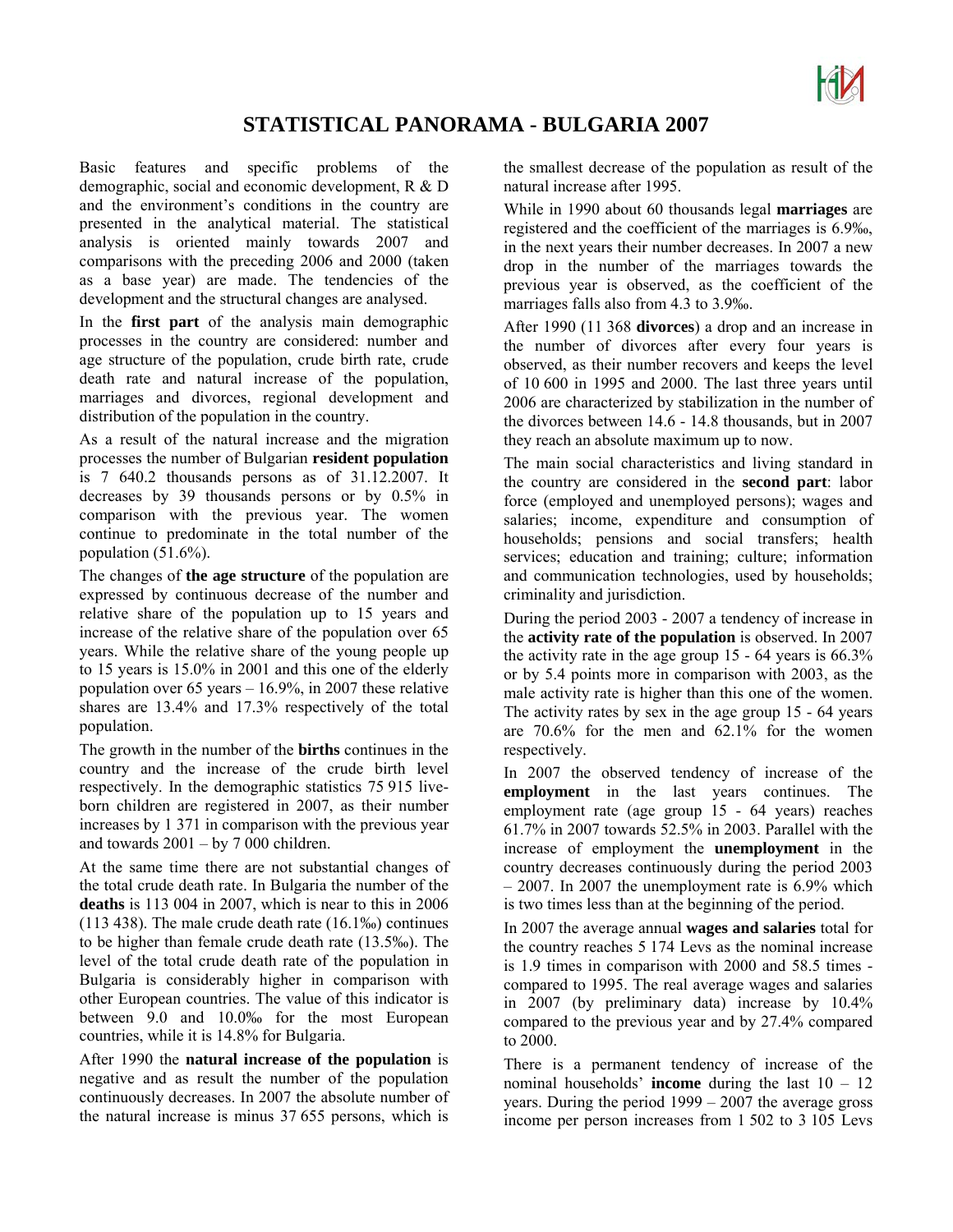

or approximately two times. The real gross household's income increase by 24.3% during the period as they exceeds the level of 1995 for the first time in 2007 and register real increase by 2.0%.

During the period 1999 – 2007 the **expenditure** of households follows the tendency of dynamic changes of the income. After 1999 a process of gradual decrease of the relative share of expenditure for food up to 44.0% of the gross expenditure begins, as this tendency continues in the next years and in 2007 it reaches the lowest value for the period - 37.5%.

The relative share of the **pensioners** of the total number of population retains about 30.0% during the period 2000 - 2007 despite the decrease of their number in the last years. However in 2000 the relative share of expenditure for **pensions** of the gross domestic product is 9.4% and for 2007 is 8.3% by preliminary data.

For the period 2000 – 2007 the expenditure for **grants, benefits and compensations** increases in nominal expression as its share of the total expenditure is 7.5% for 2000, while for 2007 it is 12.0%.

In the field of **health system** the health network in the country disposes of 334 hospitals with 48 774 beds, 1 659 outpatient health establishments with 1 369 beds and 164 other health establishments with 4 097 beds as of 31.12.2007.

28 394 physicians and 6 452 dentists work in the health establishments of the country. Medical specialists on health care and persons graduated medical college are 43 957, of them 28 052 - nurses. General practitioners are 4 980 or 17.5% of the total number of physicians. The indicator number of population per a general practitioner for the country is 1 534 persons.

During the period 2000 - 2007 **the educational structure** of the population in 25 - 64 age group continues to improve and there is a stable tendency for increase of the number and the relative share of the population with higher education and upper secondary education and respectively a decrease of the number and relative share of the population with basic and lower education.

During the last 2-3 years an increase of the number and of the relative share of children in preprimary age (3 - 6 ages) is observed. The number of children in kindergartens also increases as during the period 2000 - 2007 the increase is 3.6 %.

The relative share of expenditure for education of GDP for 2004 and 2005 is 4.9%.

The relative share of GDP expenditure for **culture** over the last few years remains unchanged (about 0.6%). During the last years the audio-visual sector (TV, radio, film production and cinema) is characterized by very dynamic changes. In 2007 the three TV stations with

national coverage of dissemination (BNT, BTV and NTV) and 107 cable and satellite TV emit programs with 661.9 thousands hours duration. In 2007 as compared to 2003 the total duration of TV broadcasting increases by 1.3 times and in comparison with 2006 - by 10.5%.

During the period 2000 - 2007 the total number of radio stations in the country increases by 1.6 times (from 67 in 2000 to 107 in 2007). In 2007 the duration of emitted programs is 843 365 hours, which is respectively by 1.7 and 1.4 times more in comparison with 2000 and 2006.

The development of **information technologies** contributes inevitably to their wider spreading among Bulgarian population. The number of persons between 16 and 74 years old who use computer in the first quarter of 2007 increase by 4.4% as compared to previous year and their share reaches 34.5%. During the last 3 years the number of persons who use Internet actively increase 2 times.

The most rapidly increasing indicator for measuring on development of ICT in our country is the use of mobile phone, of which 70.3% of persons between 16 and 74 years old dispose.

The total characteristics of the **criminality** in the country in 2007 do not differ essentially from the previous years. In commission of crime are accused 37 977 persons (against 2006 - 39 826 or by 4.6% less). By effective penalty inflicted are 21 345 persons (56.2%) and sentence on probations are 9 690 (25.5%) persons as their share decreases by 2.3 percentage points in comparison with the previous year.

In 2007 on first place by punished criminality are property crimes with relative share 43.1% (2000 - 53.3%, 2006 - 48.7%). The crimes of general character take the second place by number and relative share of population of punished criminality. In 2007 are punished 8 843 crimes of this kind, which is by 41.7% more than the previous year. Drop in the number of punished crimes connected with drug substances is observed - from 1 460 in 2006 to 1 003 in 2007 or there is decrease by 31.3%.

In the **third part** are considered the main economic characteristics: Gross Domestic Product, labour, productivity of labour, investments, inflation, financial market and international transaction.

The produced **Gross Domestic Product** in the country (by preliminary data) is 56 520 millions Levs at current prices in 2007 and it exceeds by 7 159 millions Levs the created GDP in 2006. The increased average annual level of the prices in 2007 in comparison with the previous year determines 57.5% of the nominal GDP increase.

GDP (at previous year prices) is 52 405 millions Levs, which is by 6.2% higher compared to 2006. For the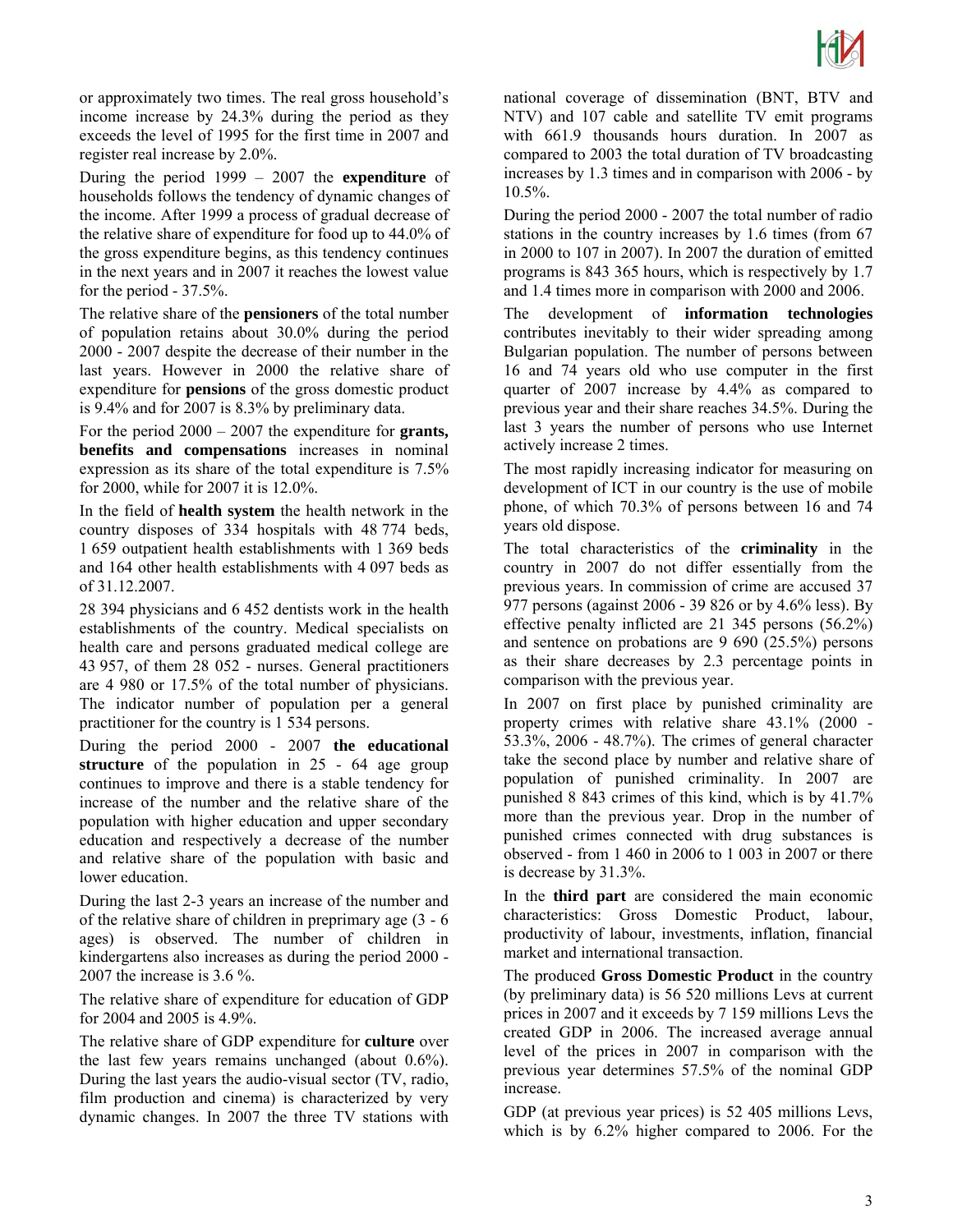

period from 1995 on it is the tenth year with positive growth rate of GDP. For the first time GDP in 2002 exceeds the level of 1995 – the increase is 3.9% and in 2006 and 2007 it reaches 30.4 and 38.6% respectively.

In 2007 the **expenditure for labour** of employers per worked hour reached 3.81 Levs as the increase in comparison with 2006 is by 15.1%. The share of expenditure for wages and salaries is highest - 76.7% followed by share of expenditure for social and health assurance on employers account - 18.7% and others social expenditures - 2.9%.

The tendency of higher payment for men continues in 2007, but the differentiation in the last years decreases. In 2000 the average annual wages and salaries for women are 75.5% of that of the men, while for 2007 they reach 83.9%.

In 2007 (by preliminary data) one employed person in the national economy produces average 15 218 Levs of GDP (at current prices), which is an increase of the national **labour productivity** (measured by GDP per employed person) by 3.3% in comparison with the previous year and by 2.8% (on the base of one worked hour). Average annual values in the period 2003 - 2007 show a priority influence of intensive factors for economic growth – 49.2% as result of the increased labour productivity and 2.3% - as result of the better working time use by an employed person.

In 2007 the typical for the last years raised **investments' activity** of the economic units is observed. The done expenditure on acquisition of tangible fixed assets by preliminary data are BGN 21 935.0 millions and it increases at previous year prices by 20.5% as compared to 2006. In 2007 the investments in sector "Service" are 55.5% of the total investments for the country, in sector "Industry" - 42.0% and in agrarian sector - 2.5%. In preliminary data the acquired tangible fixed assets amount to BGN 17 708.6 millions as that are mainly objects in Manufacturing - 21.2%, trade and repairing activities - 15.0%, transport, store and communications - 13.5%, real estate, renting and business activities - 13.0%, construction - 10.0%, electricity, gas and water supply - 9.9%.

The **inflation** in 2007 (December 2007 compared to December 2006) measured by consumer price index is 12.5%, as this is the highest accumulated annual inflation in the last 10 years. At the end of 2007 the highest increase of the consumer prices is registered by food goods (20.8%). The monthly increase of consumer goods and services in August (3.1%) is the highest and deflation is measured in June (-0.4%) and in March (-  $0.1\%$ ).

In the **financial** area is observed a decrease tendency of **basic interest rate** from 4.7% at the end of 2000 to 2% at the end of 2005 but the following increases of interest

rate in 2006 and 2007 lead almost to recovery of its level from 2000 (at the end of 2007 – 4.3%).

The **exchange rate** BGN against the US dollar decreases during the period 2000 – 2007 and from 2.1019 at the end of 2000 drops to 1.3312 at the end of 2007.

In 2007 the **current account** deficit is BGN 12 165.1 million against BGN 5 291.9 and 8 782.5 million in 2005 and 2006 respectively.

**The direct investment in Bulgaria** in 2007 amount to BGN 11 947.9 million and are by 2.5% more in comparison with 2006 (BGN 11 658.7 million). In 2007 **the direct investments abroad increase** by BGN 373.2 million against the increase by BGN 267.6 million in 2006.

The **broad money (M3)** increase by 31.2% compared to the previous year (from 32 061.4 to 42 061.6 millions Levs) and above two times in comparison with 2004 (20 394.4 millions Levs). The **narrow money** (aggregate M1) increase respectively by 28.9% compared to 2006 and more than 2 times - to 2004.

The development of business in the country by main economic activities is observed in the **fourth part:**  industry, construction, domestic trade, transport, communications, agriculture, foreign trade and tourism.

In 2007 the output, produced by **industrial enterprises** (at previous year prices) by preliminary data, increases by 12.7% compared to the previous year, and by 91.1% towards 2000.

In certain industry subsectors a significant increase of the industry production in comparison with 2006 is observed. The growth in the manufacture of electrical and optical equipment is 31.3%, in manufacture of food products, beverages and tobacco - 20.9% and 13.1% - in manufacture of machinery and equipment.

The average annual producer price index on the domestic market in 2007 (calculated on base 2000) increases by 8.6% compared to 2006 year, and by 8.0% on the international market.

The output of the **construction enterprises** reaches 13 884 millions Levs in 2007 (by preliminary data), and the growth at current prices is 15.5% compared to the previous year. In 2006 the real increase of the construction production is 173.0% towards 2000 and the expectations for 2007 are to exceed 215.0%.

Since 2000 a considerable preponderance of the fulfilled building construction over the structural engineering is observed, as its relative share is between 61 and 70% compared to the total volume of the construction in the country.

The incorporation of Bulgaria in the European Union stimulates the development of the **trade sector**. Main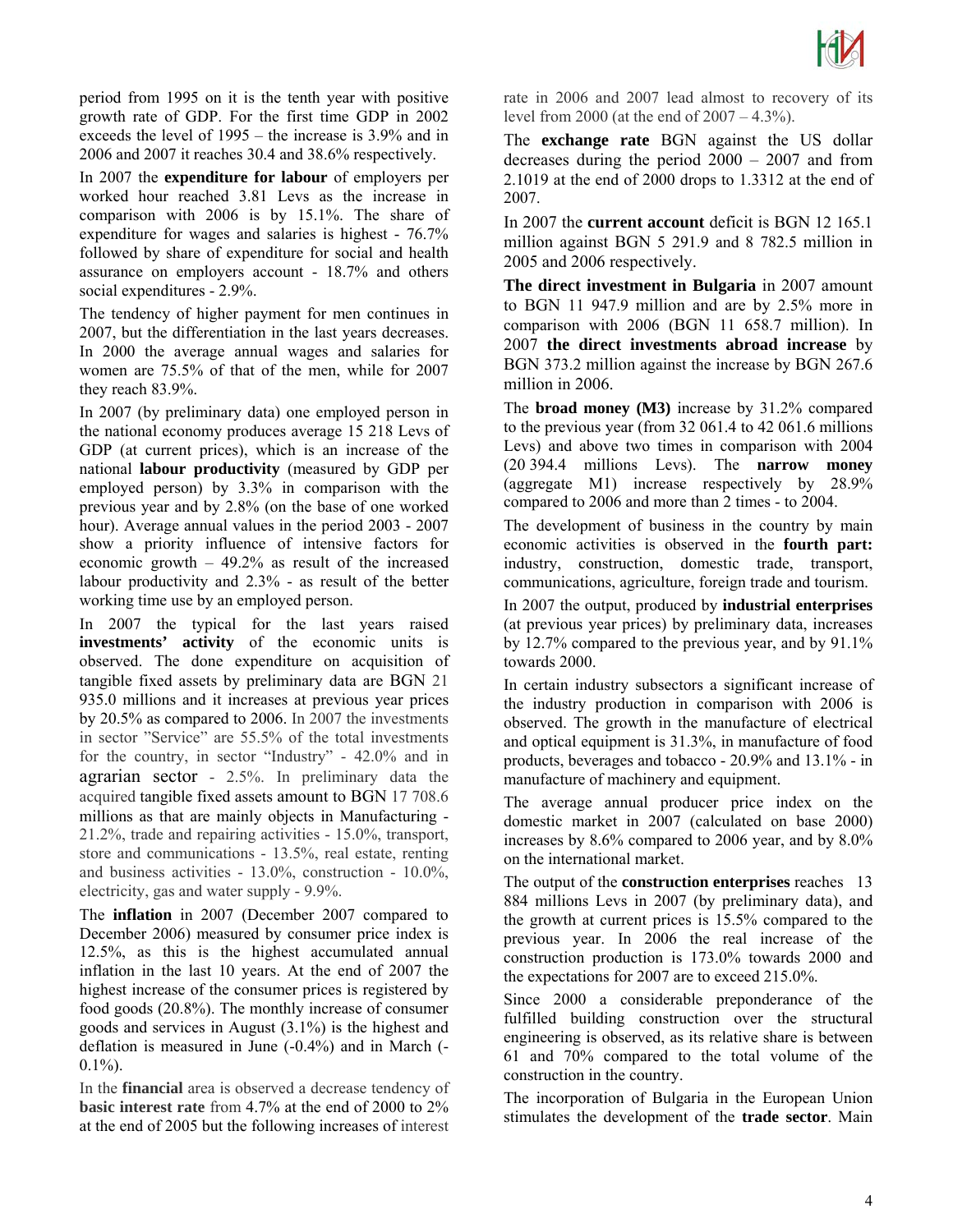

indicator for it is the produced output, which exceeds 11 729 millions Levs in 2007 (at current prices) and realizes a real increase by 6.3% compared to the previous year.

In 2007 (by preliminary data) retail sales incomes of 71 411 millions Levs are registered in the branch which ensure a real growth of 4.7% compared to the previous year. The increase is higher in the automobiles and fuels trade and the retail trade - respectively 14.0 and 12.3% and it is determined by the positive rates in all structure determining compound activities.

Retail sales in the country in 2007 increase by 10.8%, at preceding year prices, compared to the previous year (durable and other consumer goods - by 13.0%, beverages and tobaccos - by 5.7%).

In 2007 the produced gross output of **transport enterprises** is 7 501 millions Levs (at current prices, by preliminary data). It is 3.0% more than 2006 and 39.3% - than 2000. In comparison with 2006 the growth of the gross output is mainly due to the supporting and auxiliary activities in the different transport modes (by 6.8%) and the land transport (by 1.5%). In 2007 the goods carried of railway transport's companies are by 23 thousand tons more than 2006, as the international frights carried goods increase compensates the decrease by internal frights. The goods carried by the road fright transport in 2007 increase by 26.1%, and the performance - by 16.6% in comparison with 2006. The growth is due to both the domain and the international transport.

The gross output of the enterprises for **communication services** in 2007 by preliminary data is 3 630 millions Levs (at current prices), and the volume index of the gross output reaches 103.9% compared to 2006.

The fixed telephone posts of telephone exchanges are 2 304.8 thousands at the end of 2007, and the number of the mobile subscribers to licensed operators is 9 897.5 thousands.

The value of the final output in **agriculture** (reduced by the internal turnover) is 6 420.1 millions Levs in 2007 at current prices. The contribution of the crops to the final output continues to be most considerable - 2 986.9 millions Levs, and on the second place is the livestock production - 2 400.0 millions Levs.

The final agricultural output volume index in 2007 based on 2006 is 78.1%. The decrease is due first of all to the less output, produced by the crops, which amounts 65.5% from the output in 2005 and 2006, while the livestock output is on the level of the previous two years.

In 2007 the producer price index in the agriculture increases by 25.4% compared to 2000 and by 34.8% towards the previous year. The prices of the crops products are by 34.8% higher in comparison with 2006

(because of the jump in the cereal and oil crops prices), and of the livestock products - by 10.2%.

The **foreign trade turnover** of Bulgaria in the period January - December 2007 is 69.1 billions Levs (by preliminary data) and keeps the annual growth tendency. The increase is by 15.9% compared to the previous year, but the foreign trade balance (exports FOB - import CIF) is negative and it amounts 16.4 billions Levs.

In comparison with 2006 the realized import volume in 2007 increases by 11.4% (at previous year prices), and the export of goods - by 3.0%.

The main trade partners for Bulgarian export in 2007 are again Turkey, Germany, Italy and Greece - 41.0% relative share of the total exports.

The steady tendency in the development of **tourism** in Bulgaria continues in the last years, characterized by the increasing number of arrivals of visitors from abroad in the country.

In 2007 this number reaches 7 725.7 thousands, which is by 3.0% more than 2006. There is an increase of visitors from almost all countries, as compared to the previous year highest growth (over 70.0%) is registered by the arrivals from the following countries: Malta, Estonia, Hungary, Latvia and Spain.

In 2007 the arrivals of visitors from abroad with trips and recreation purpose are 4 218.7 thousands and as guests - 75.1 thousands.

In Bulgaria 3 300 accommodation establishments (public and private) - hotels, motels, mountain chalets, camping sites and others operate in 2007 – which is by 14.4% more in comparison with 2006.

In the **fifth part** are considered main problems concerning the ecological conditions in the country, which reflects the economic development as well as the technological structure of production. Changes in the indicator's tendencies of the general energy balance in the country are presented as well, which is an important factor for restructuring and adjusting of the Bulgarian economy to the market conditions.

Preserving the quality of **environment** is the main purpose of stable consumption and production. The tendency of comparatively little changes in the **emissions** of contaminants into the atmosphere after 1999 retains in 2006. The emissions of sulphuric oxides decrease by 3% in 2006 compared to 2005. At the same time there is an increase of the emissions of carbon oxide by 6%, followed by carbon dioxide - by 5% and non-methane volatile compounds - by 4%.

The average amount of sulphuric oxides per 1 sq. kilometer of territory of the country is 7.9 tons (8.1 tons in 2005) and 114 kg average per person of the population (116 kg in 2005).